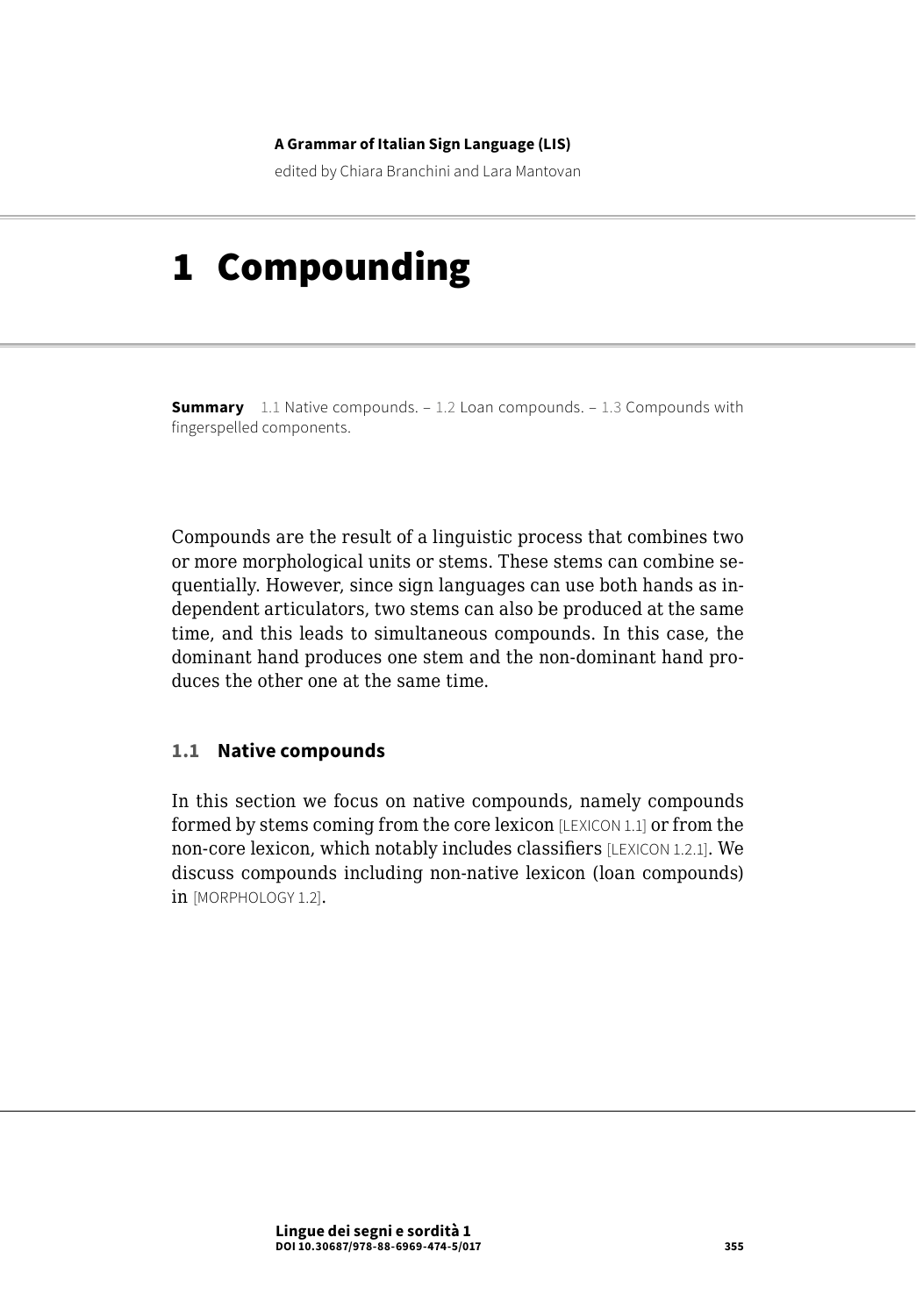#### **1.1.1 Sequential compounds**

In sequential compounds, two or more stems are signed one after another. In some of these, there are phonological reduction and assimilation processes, in others the stems are just fully expressed. As the stem can be part of the core and non-core lexicon (which include classifiers or pointing signs), there are four logical combinations of sequential compounds, as shown in the table below.

**Table 1** Possible patterns in sequential compounds

|          | Core          | Non-core          |
|----------|---------------|-------------------|
| Core     | Core^Core     | Core^Non-core     |
| Non-core | Non-core^Core | Non-core^Non-core |

Example of each of these combinations are shown below. An example of Core^Core is the compound for '(to) fall in love', composed by the core signs HEART and GOAL.



heart^goal '(To) fall in love' (based on Santoro 2018, 156)

An example of Core^Non-core is the compound for 'hard disk', which is composed by the core sign memory and by the SASS(flat open 5): 'rectangular\_prism' that denotes the size of the object itself [MOR-PHOLOGY 5.2].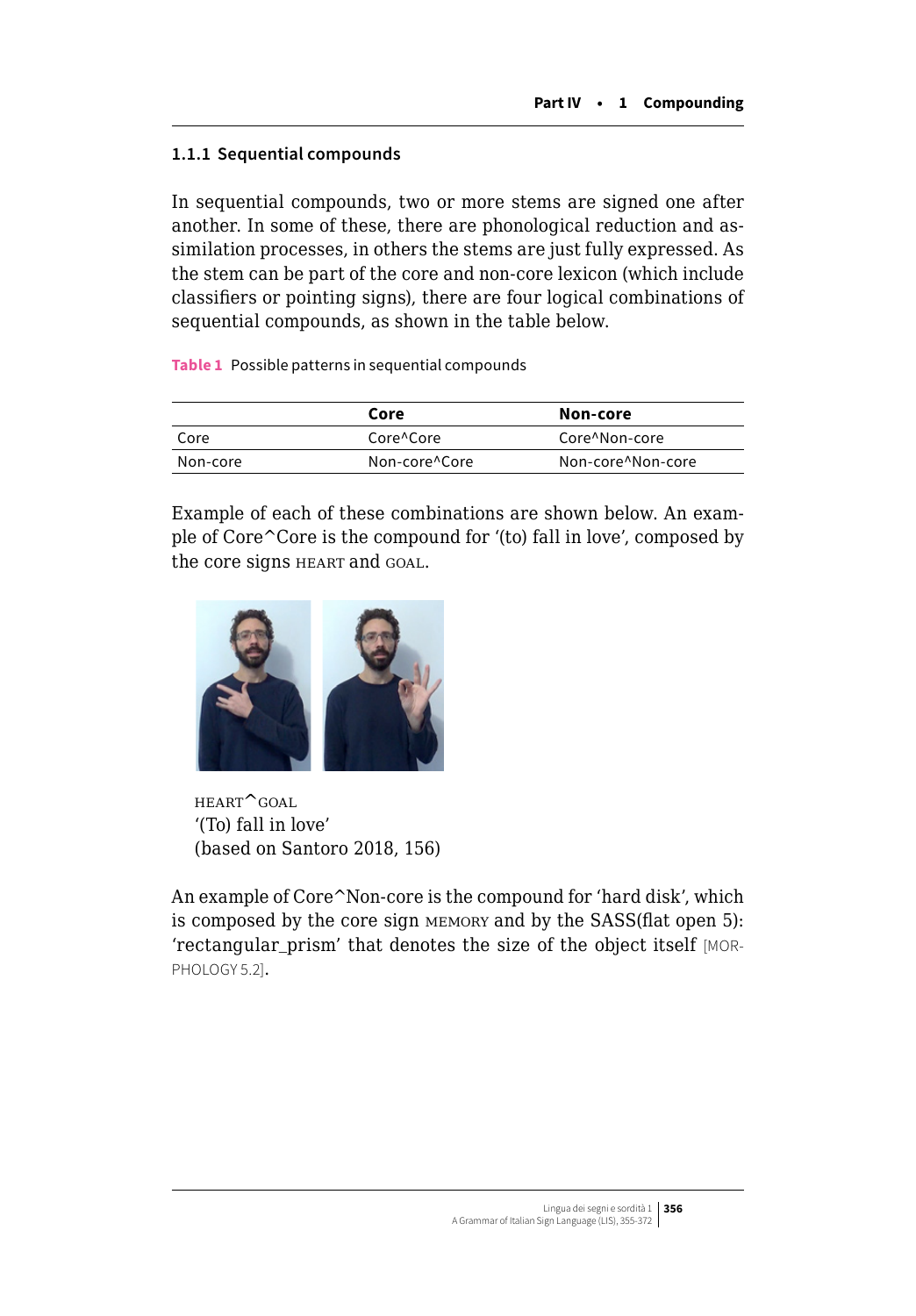

memory^SASS(flat open 5): 'rectangular\_prism' 'Hard disk' (recreated from Santoro 2018, 41)

An example of Non-core^Core is the compound for 'fridge' which is composed by a handling classifier [MORPHOLOGY 5.1.3], which denotes how to open the fridge, and by the core sign cold.



CL(closed 5): 'open the fridge'<sup>^</sup>cold 'Fridge' (recreated from Santoro 2018, 42)

An example of Non-core^Non-core is compound for 'dishwasher', which is composed by the handling classifier which denotes how to open the dishwasher itself and the classifier that denotes the movement of the machine.



CL(closed 5): 'open\_the\_dishwasher'^CL(G): 'spin' 'Dishwasher' (recreated from Santoro 2018, 43)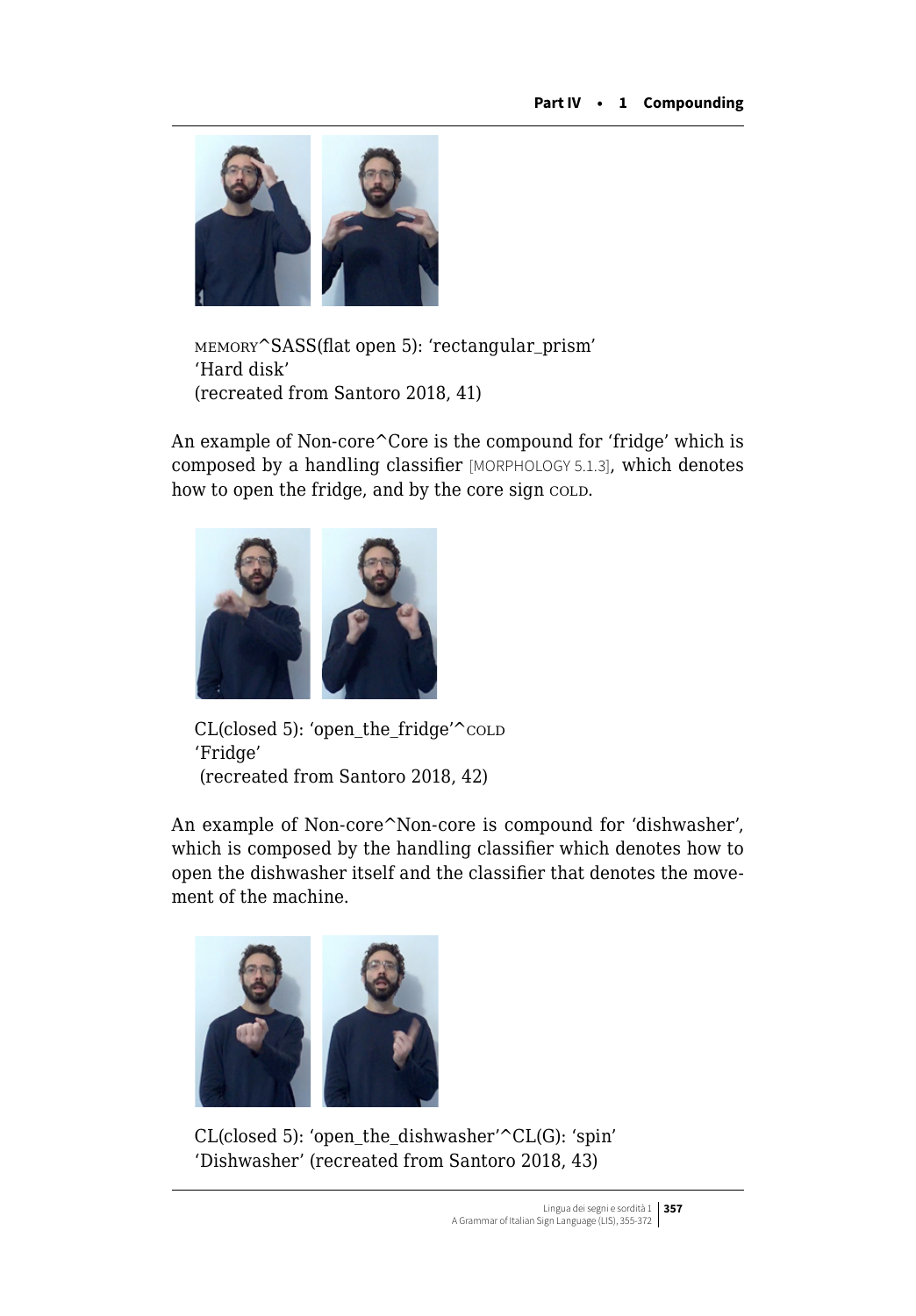#### 1.1.1.1 Semantic structure

From the point of view of their semantic structure, there are compounds whose meaning can be deduced from the meaning of their parts, so they have a compositional meaning. These are called *endocentric*. When the meaning relation between each member and the whole compound is not compositional, the compound is called *exocentric*.

#### 1.1.1.1.1 Endocentric compounds

A LIS example of endocentric compound is HEART^ATTACK. This compound is formed by two stems coming from the core lexicon.



heart^attack 'Heart attack' (recreated from Santoro 2018, 50)

The meaning of the whole compound is compositionally obtained combining the meanings of the two members.

Another example is CL(4): 'columns'^CL(4): 'rows' for 'table/chart'. This compound is formed by two stems coming from the non-core lexicon (two classifiers).



CL(4): 'columns'^CL(4): 'rows' 'Table/chart' (recreated from Santoro 2018, 54)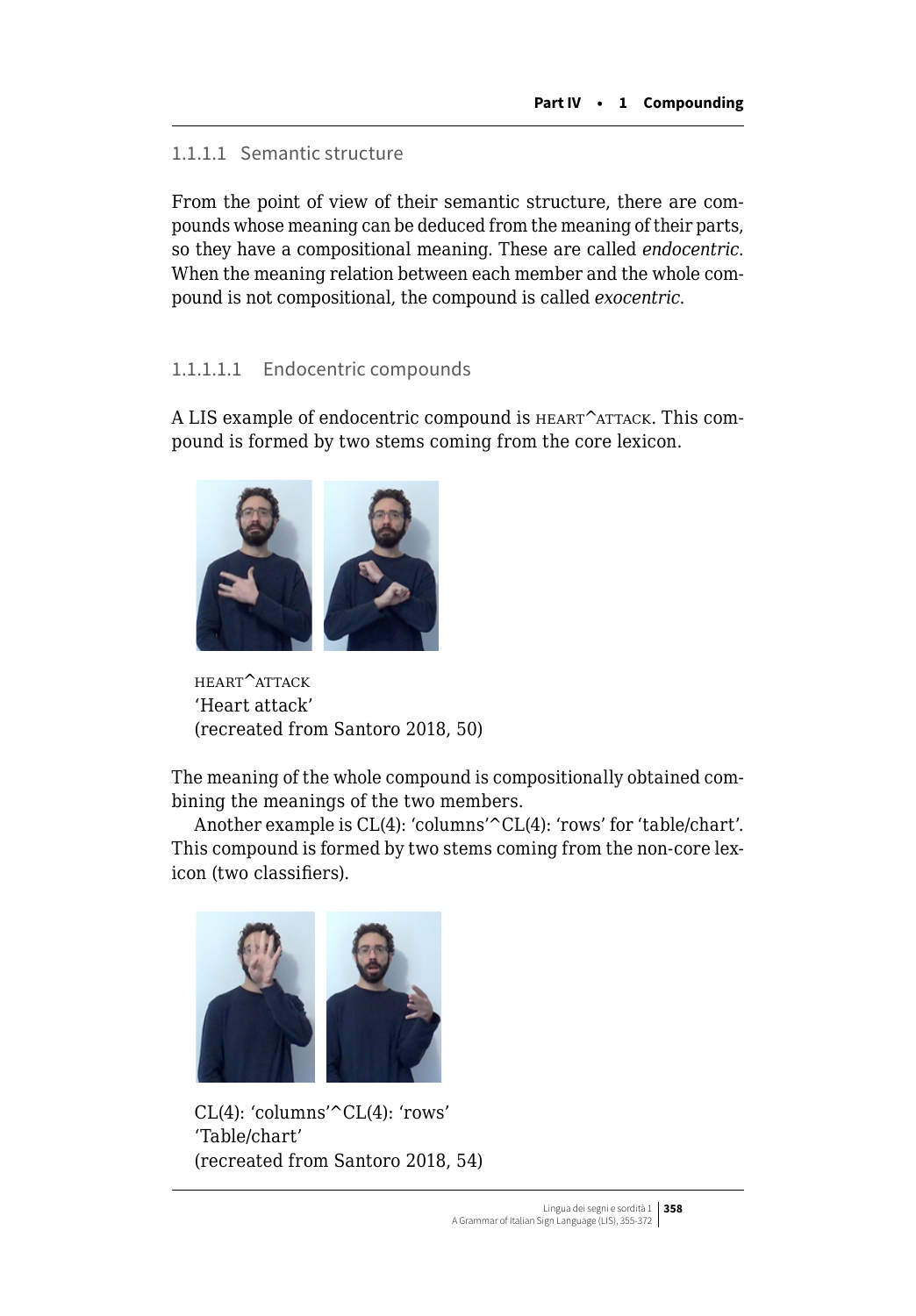The meaning of whole compound (table, intended as an arrangement of numbers or symbols in rows on a page) is transparent.

# 1.1.1.1.2 Exocentric compounds

An example of exocentric compound is ELECTRICITY  $CL(5)$ : 'type', meaning 'computer'. This compound is formed by a stem coming from the core lexicon and by a classifier.



electricity^CL(5): 'type' 'Computer' (recreated from Santoro 2018, 51)

The compound is exocentric because the semantic relation between the first member (ELECTRICITY) and the second member (the body part classifier) does not directly convey the concept of the whole compound, namely 'computer'.

Another example is  $ix(forehead)^{\frown}$ TRANSPARENT, which means 'psychology'. The first member is a pointing sign toward the forehead and it is related to the head or mind. The second member is a core sign meaning 'transparent'.



ix(forehead)^transparent 'Psychology' (recreated from Santoro 2018, 53)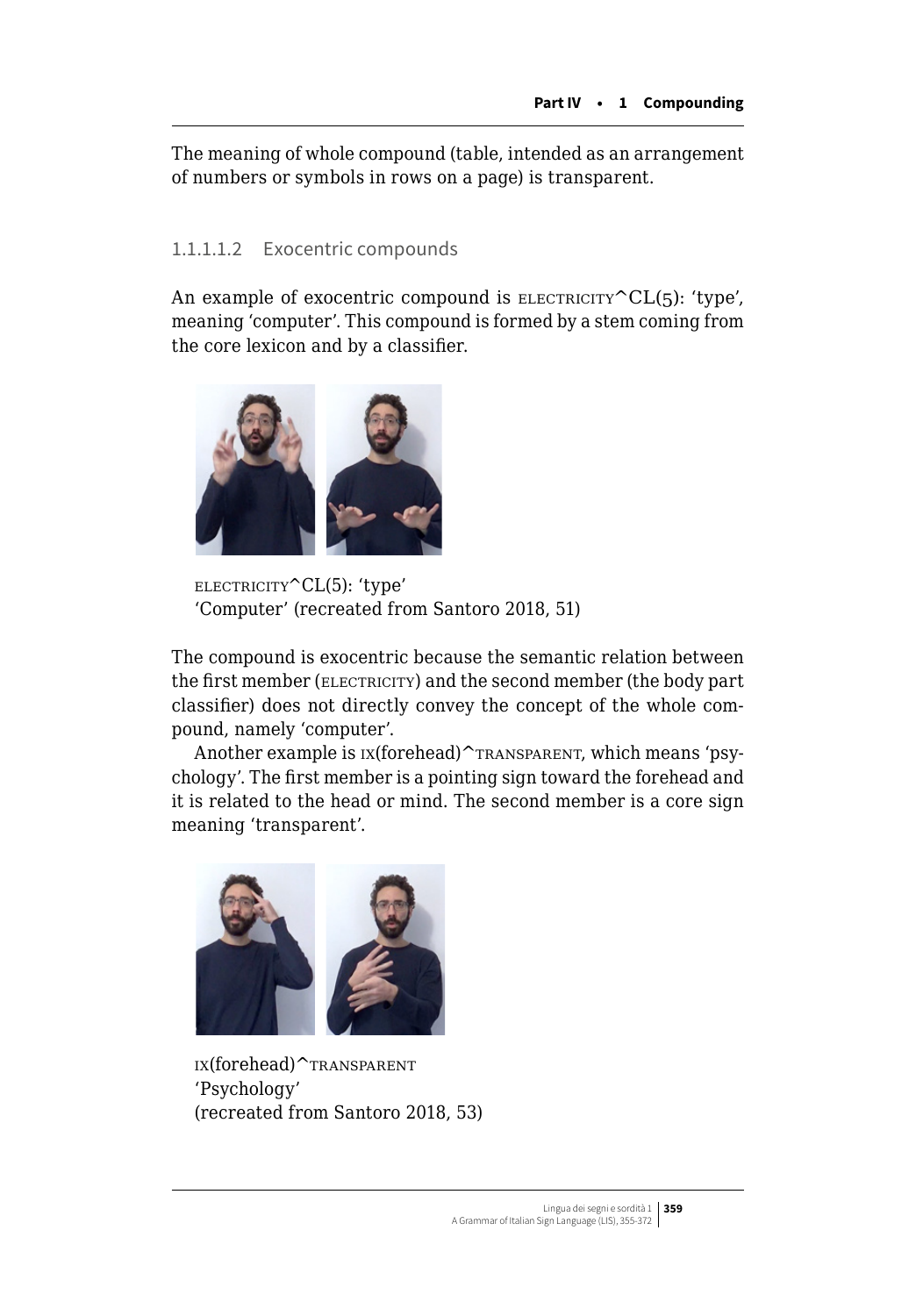The meaning of the whole compound is not derived by the composition of these two members, namely the sign does not mean 'the mind is transparent'. Therefore, this compound is exocentric.

Still, another example is  $YES^N$ NO, which can be paraphrased in English as 'Do something despite uncertainty or risk'. This compound is clearly not compositional, as its meaning is not given by the combination of the concepts conveyed by the signs yes and no.



yes^no '(To) do something despite uncertainty or risk' (recreated from Santoro 2018, 55)

A final example of sequential exocentric compound is the sign for Ryanair.



plane^SASS(flat closed L): 'little' 'Ryanair' (recreated from Santoro 2018, 65)

The sign Ryanair is composed by the sign PLANE expressed by a whole entity classifier and the sign for 'little' expressed by a SASS classifier. The literal meaning of the sign could be roughly paraphrased as 'cheap airplane'. This would make the compound transparent if it referred to any low cost company. As it is the name of a specific low cost company, the compound is clearly exocentric.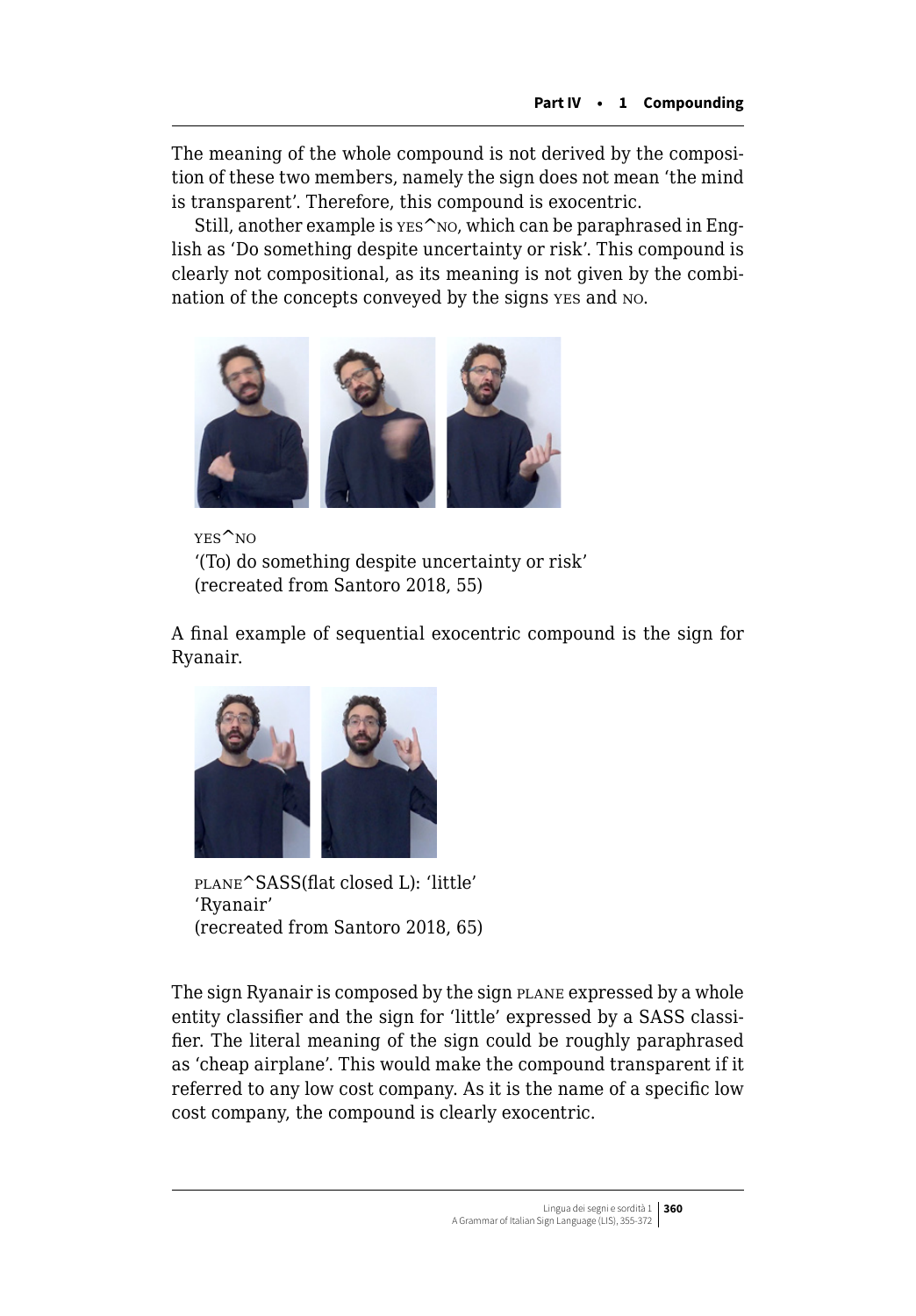#### 1.1.1.2 Syntactic structure

A second important distinction concerns the syntactic structure of compounds. Irrespective of whether the meaning of a compound is predictable or not (that is, whether it is endocentric or exocentric), the relation between the two members of a compound could be either subordination or coordination.

#### 1.1.1.2.1 Subordinate compounds

In a subordinate compound, one member can be identified by the head and the other member of the compound is its complement.

An example of this kind is the sign  $M_{\text{EAT}}^{\text{CL}}(5)$ : 'flat', which is composed by the sign meat (the head) and by a whole entity classifier.



 $MEAT^CL(5)$ : 'flat' '(Meat) steak' (recreated from Santoro 2018, 44)

Another kind of syntactic relation inside the compound is the attributive one. In this type of compound, one member is the head while the other one is a modifier, often an adjective. An example of this type of compound is the sign for memory^SASS(flat open 5): 'rectangular\_prism', meaning 'hard disk', where the classifier modifies the sign memory, which acts as the head of the classifier.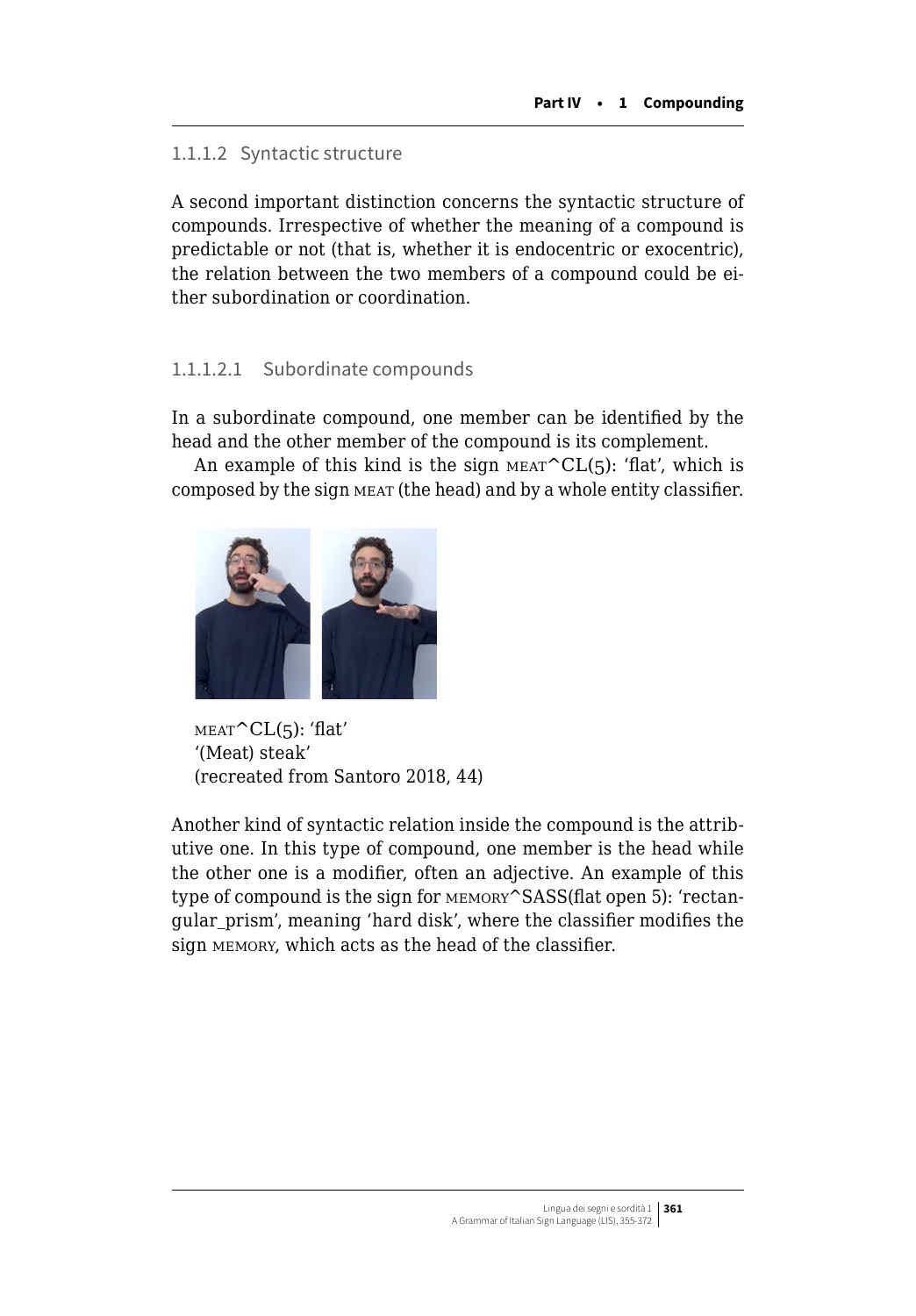

memory^SASS(flat open 5): 'rectangular\_prism' 'Hard disk' (recreated from Santoro 2018, 41)

# 1.1.1.2.2 Coordinate compounds

Coordinate compounds involve members belonging to the same grammatical category which stay in a conjunction symmetrical relation. This can be an *and* or an *or* relation.

An example of coordinate compound is the sign MOTHER^FATHER, meaning 'parents'.



mother^father 'Parents' (recreated from Santoro 2018, 46)

Another example of coordinate compound is  $\text{Yes}^n$  no, already show above and repeated here.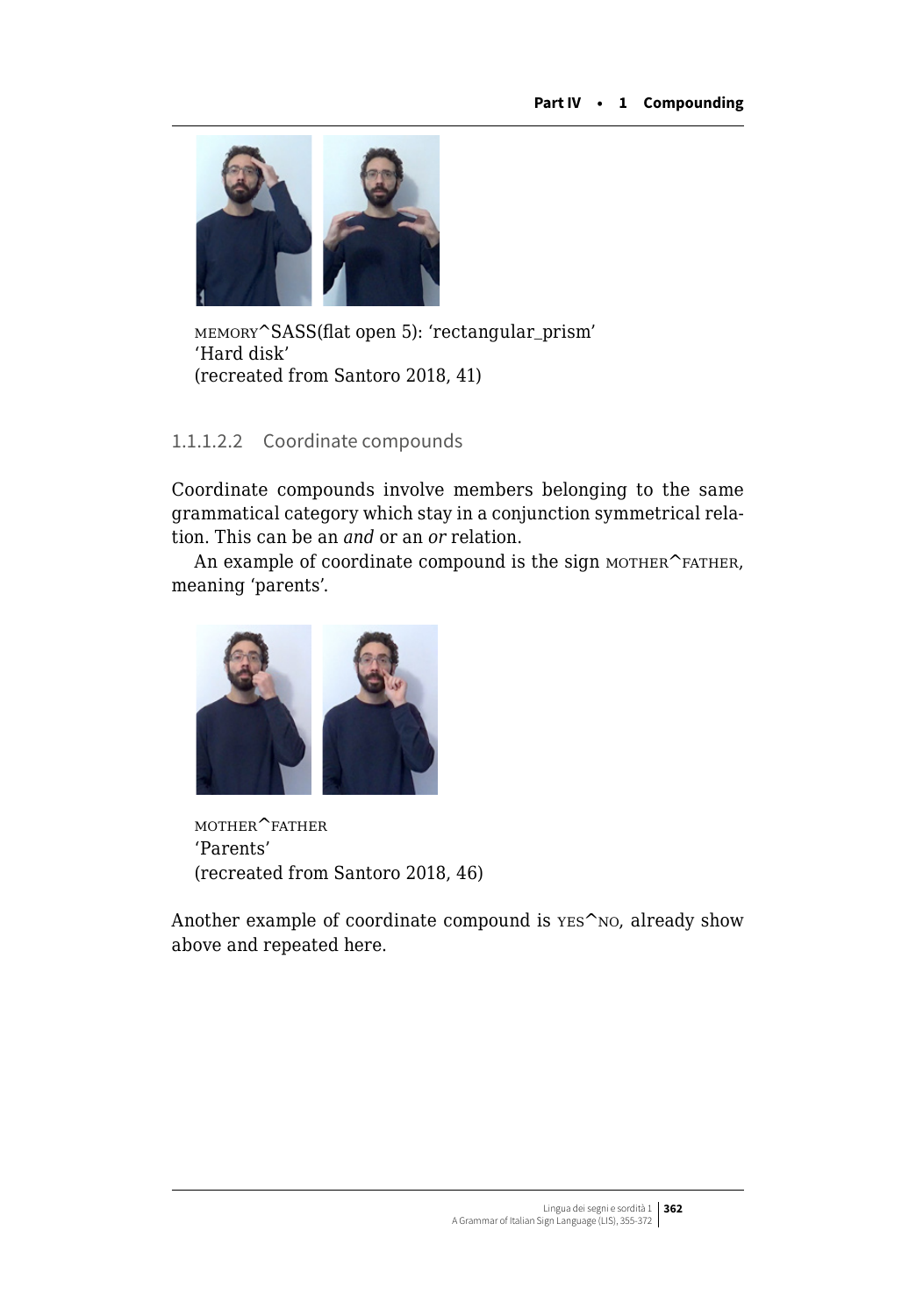

yes^no '(To) do something despite uncertainty or risk' (recreated from Santoro 2018, 55)

This is a coordinate compound, which involves the sign yes and the sign no.

1.1.1.3 Compounds involving Size-and-Shape Specifiers (SASS)

The examples discussed in the literature suggest that in compounds of this type, the SASS usually follows the lexical sign.

An example of this type in LIS is  $MENORY$ <sup>SASS</sup>(flat open 5): 'rectangular\_prism', meaning 'hard drive', already shown in the previous paragraph and repeated here.



memory^SASS(flat open 5): 'rectangular\_prism' 'Hard disk' (recreated from Santoro 2018, 41)

In LIS, it is also possible to find compounds in which the SASS is followed by a core sign. An example of this type of compound is the sign for 'driving license'.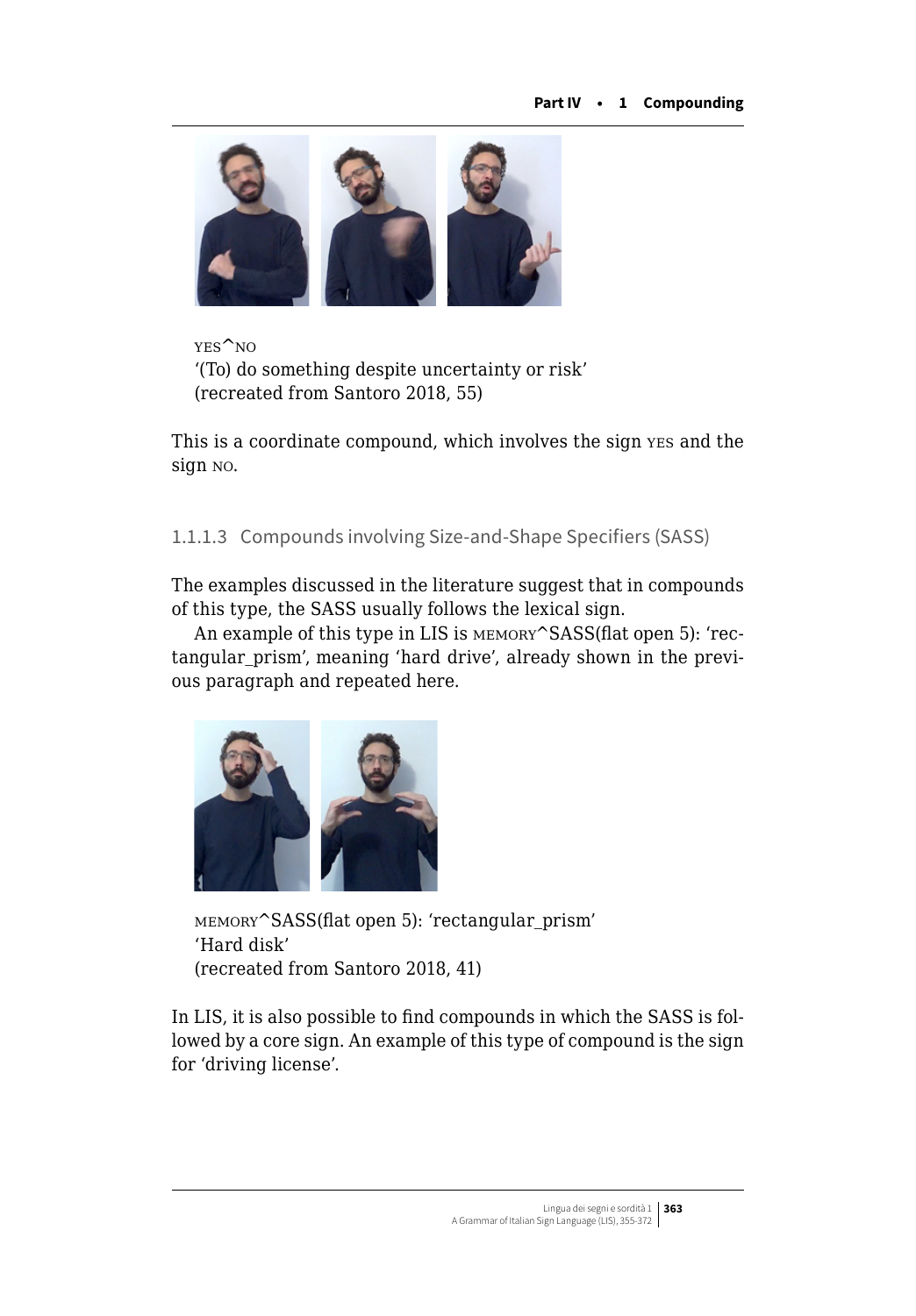

SASS(curved open L): 'rectangular'^pRIVE 'Driving license' (recreated from Santoro 2018, 58)

This is a sequential compound in which the first member is a SASS classifier which shows the shape of the driving license and the second member is the core sign for 'drive'.

#### **1.1.2 Simultaneous and semi-simultaneous compounds**

Simultaneous compounding is a modality-specific morphological process. The next section describes it in detail, providing illustrative examples from LIS.

#### 1.1.2.1 Simultaneous compounds

In simultaneous compounds, two or more stems are expressed at the same time. This is possible because each hand can simultaneously produce a different stem. Simultaneous compounds involve several processes, such as phonological reduction [PHONOLOGY 3.1.3] and assimilation [PHONOLOGY 3.1.1], namely one of the two stems is not fully articulated.

Simultaneous compounds expressed by two full stems have not been found in LIS (yet). Simultaneous compounds (as non-simultaneous ones) can be: i) semantically distinguished between endo- and exocentric category and ii) syntactically distinguished between subordinate and coordinate compounds.

First, we focus on the semantic distinction between simultaneous endocentric and exocentric compounds. An example of endocentric simultaneous compound is the sign for 'fax'.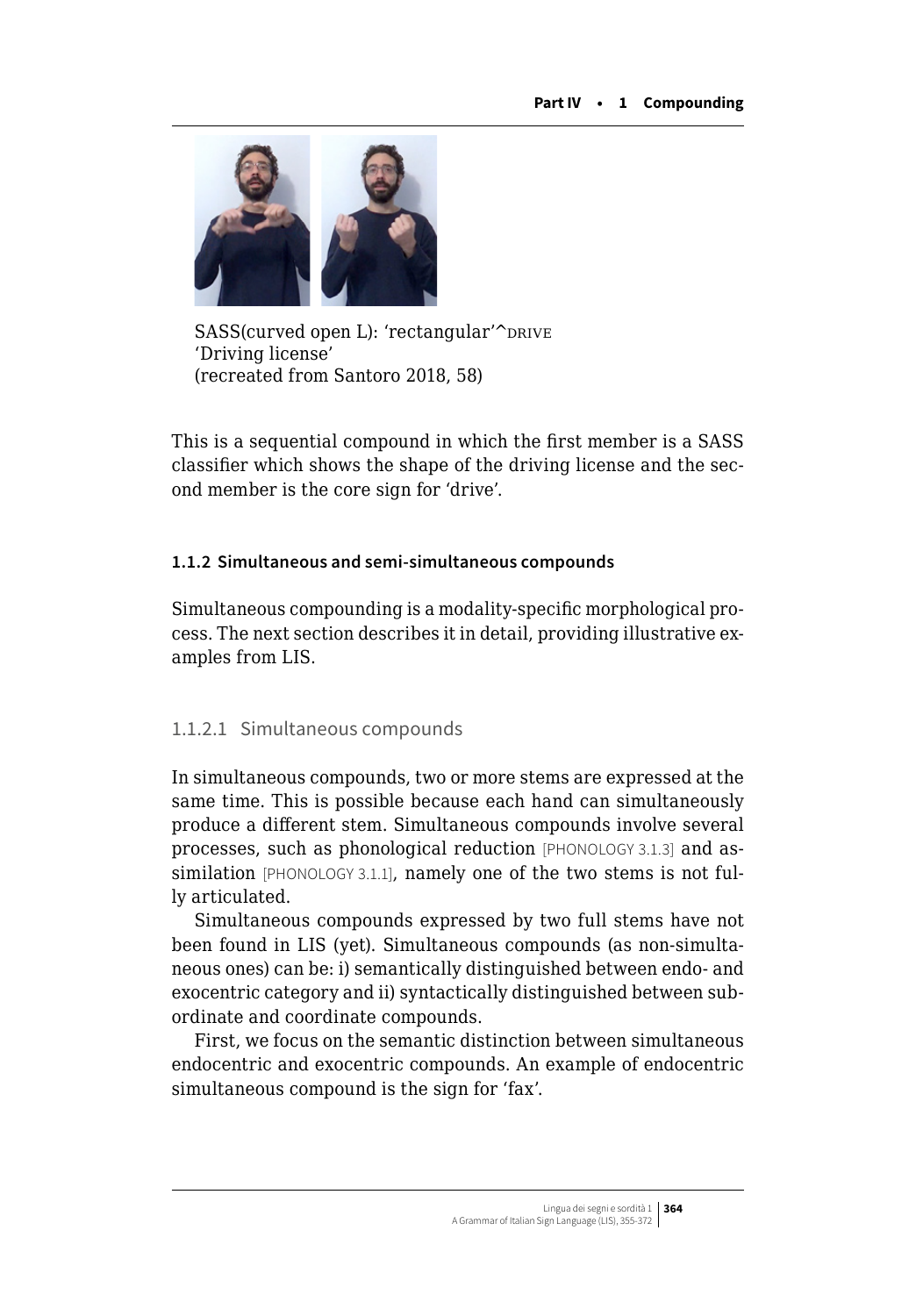

CL(unspread 5): 'flat'(h1) $\hat{C}$ CL(unspread 5): 'cube'(h2) 'Fax' (recreated from Santoro 2018, 63)

This compound is composed by a whole entity classifier expressed by the dominant hand (h1), which represents a paper. The movement associated to this classifier represents the action of sending a fax. The non-dominant hand (h2) is a classifier representing the box containing the fax machine.

Another example of endocentric simultaneous compound is the sign for 'pencil case'.



CL(closed G): 'zip\_open'(h1)^CL(unspread curved open 5): 'case'(h2) 'Pencil case' (recreated from Santoro 2018, 60)

The head of the compound is represented by the non-dominant hand (the case), while the dominant hand specifies an attribute (the zip). It is endocentric because its meaning is transparent and compositional.

An example of simultaneous exocentric compound is the sign for 'authorisation'.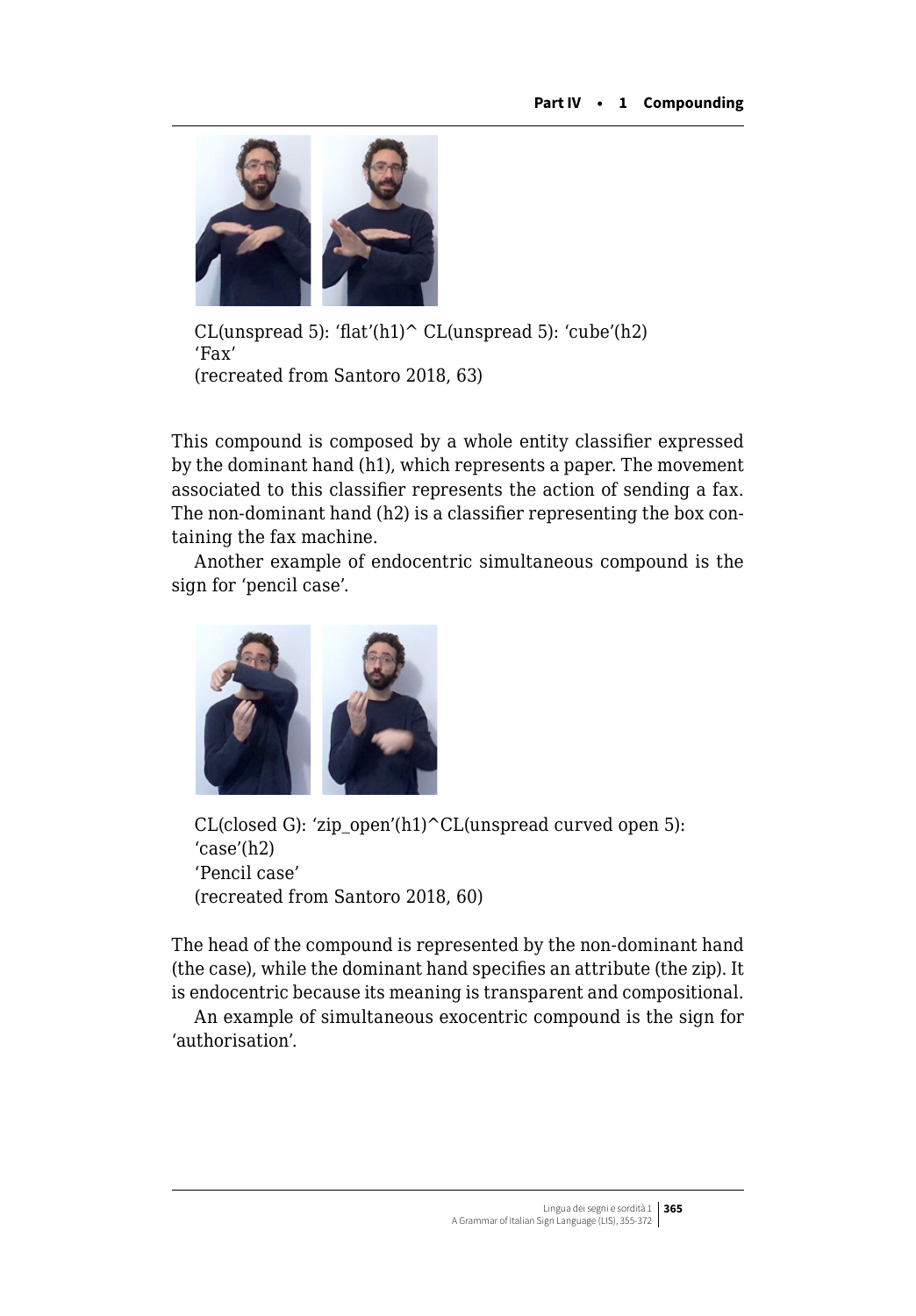

 $CL(closed 5)$ : 'stamp'(h1)  $CL(unspread 5)$ : 'paper'(h2) 'Authorisation' (recreated from Santoro 2018, 64)

The dominant hand is a handling classifier which represents the manipulation of a stamp. The non-dominant hand is a whole entity classifier which represents a paper. The literal meaning of 'putting a stamp on a paper' is shifted to the meaning 'authorise' or 'authorisation', which is not transparent anymore.

Second, we focus on the syntactic distinction between simultaneous subordinate and coordinate compounds. An example of simultaneous subordinate compounds is the sign for 'fork'. It is composed by two whole entity classifiers articulated at the same time.



CL(V): 'fork'(h1) $^{\circ}$ CL(5): 'dish'(h2) 'Fork' (recreated from Santoro 2018, 63)

The whole entity on the non-dominant hand refers to thin, hard object (it could be a dish). The whole entity on the dominant hand refers to the fork itself. It is a subordinate compound since the dominant hand acts as the head of the whole compound and the non-dominant hand represents the complement the fork is used on.

Another example of simultaneous subordinate compound is the sign for 'pencil sharpener'.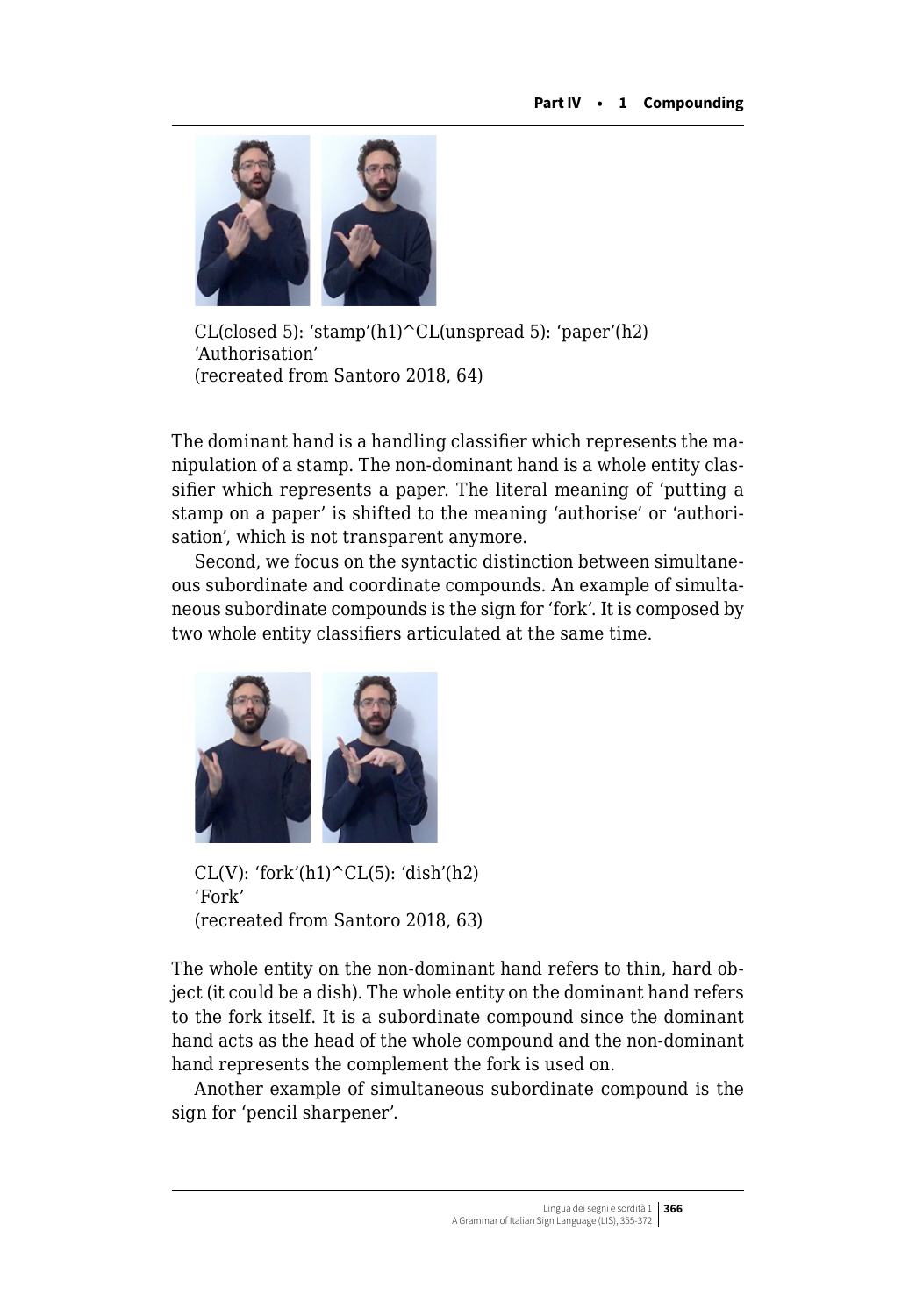

 $CL(G)$ : 'pencil'(h1) $\textdegree CL(flat\ open\ 3)$ : 'sharpener'(h2) 'Pencil sharpener' (based on Santoro 2018, 177)

It is composed by two classifiers. The first one is a whole entity classifier that refers to a thin long object (pencil in this case). The second, on the non-dominant hand, is a whole entity classifier that refers to small and rectangular objects (the pencil sharpener itself). The head of the compound is the non-dominant hand, that represents the referent of the whole compound. The dominant hand represents the complement of the head, which is the object the pencil sharpener is used with.

An example of simultaneous coordinate compound is the sign for 'salami', composed by two classifiers.



CL(unspread 5): 'slice'(h1)^CL(unspread curved open 5): 'salami\_hold'(h2) 'Salami' (recreated from Santoro 2018, 61)

The dominant hand represents the concept of slice using a whole entity classifier, the non-dominant hand represents the concept of handling something using a handling classifier. The combination of the two members expresses the concept of 'salami'.

As previously mentioned, the members of a compound can be in an attributive relation. An example of an attributive simultaneous compound in LIS is the sign for 'iPhone':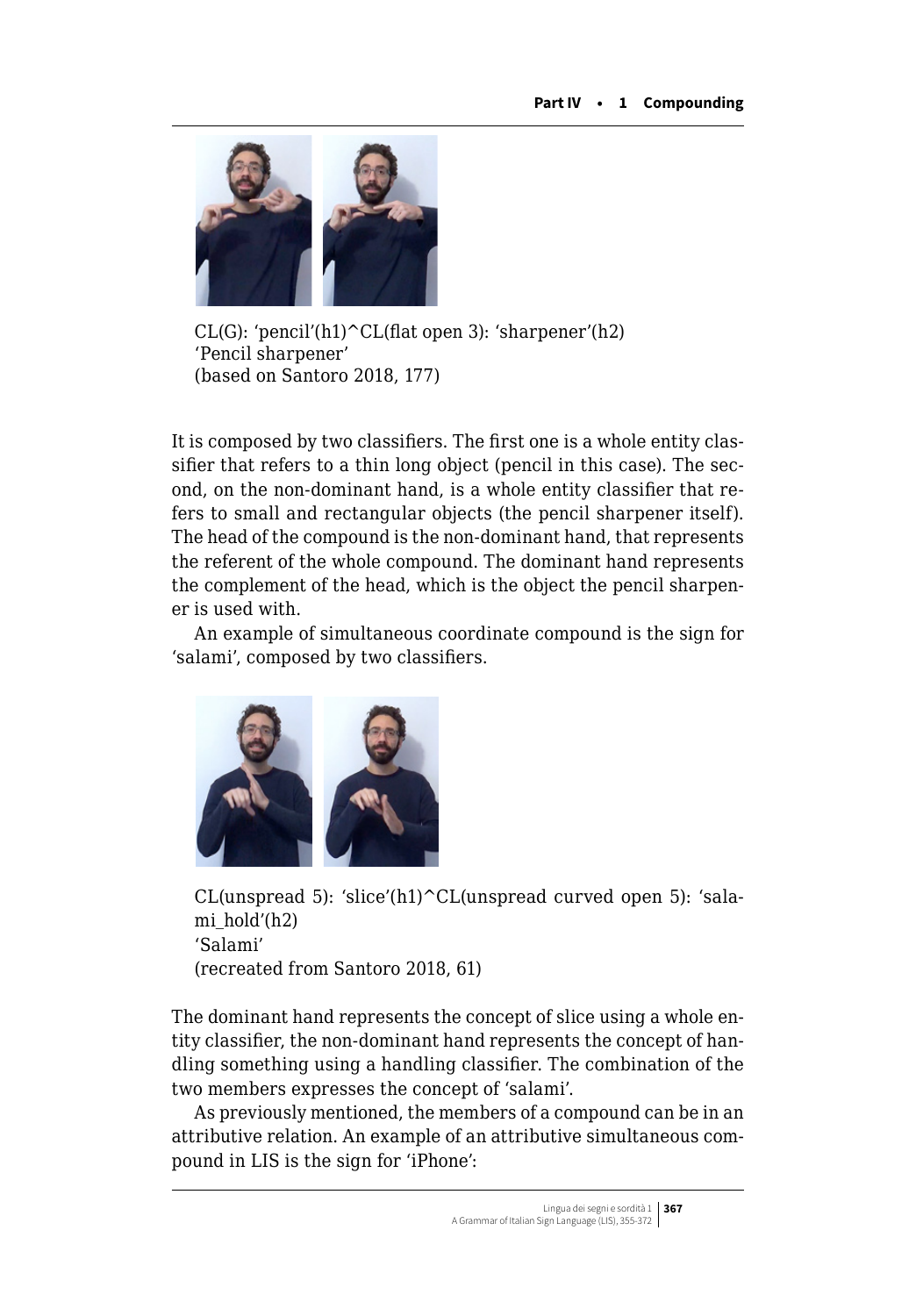

CL(3/5): 'touch'(h1) $\text{CL}$ (unspread curved open 5): 'iPhone

hold'(h2)

'iPhone' (based on Santoro 2018, 178)

The compound 'iPhone' is composed of the handling classifier on the non-dominant hand, which represents how the iPhone is handled. The other member, expressed by the dominant hand, is a body part classifier which represents how we touch it. The head of the compound is the handling classifier on the non-dominant hand, because it refers to the object 'iPhone', while the body part classifier on the dominant hand is a modifier, since it explains how to use the object on the other hand.

Another example of attributive simultaneous compound is the sign for 'pencil case'.



CL(closed G): 'zip\_open'(h1)^CL(unspread curved open 5): 'case'(h2) 'Pencil case' (recreated from Santoro 2018, 60)

Both members are handling classifiers. The head of compound is on the dominant hand which refers to the zip. The non-dominant hand shows how the object (the pencil case itself) is hold. An evidence that confirms that the head is on the dominant hand is that one can modify the form of pencil case, but the meaning of whole compound does not change, as it always refers to a pencil case.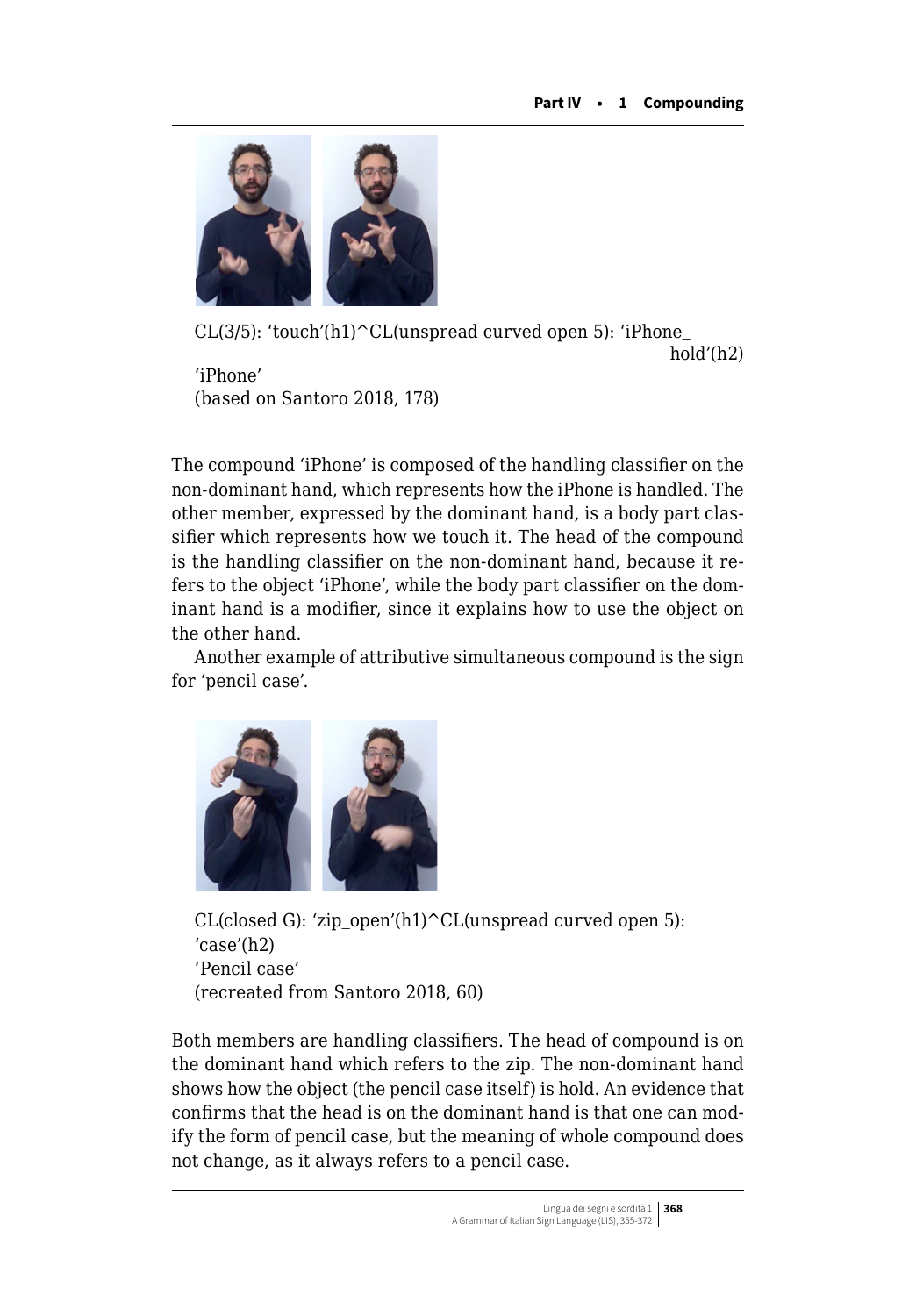<span id="page-14-0"></span>1.1.2.2 Semi-simultaneous compounds To be developed.

# **1.2 Loan compounds**

The everyday contact between LIS and Italian results in phenomena such as borrowings of lexical elements of LIS from the lexicon of the dominant language [LEXICON 2]. The use of fingerspelling [LEXICON 2.2.2] is a way in which borrowing takes place and this affects compounding. Loan compounds can be of two types: faithful loans and modified loans. They are discussed in the next sections.

# **1.2.1 Faithful loans**

Faithful loan are compounds in which the structure of the compound in the spoken language and the structure of the compound in the sign language is identical.

An example of faithful loan is the sign FISH^sword, 'swordfish' (Ita. *pescespada*).



fish^sword 'Swordfish' (based on Santoro 2018, 68)

The first member is the core sign FISH, and the second member is the core sign sword, which is articulated on the nose on the signer. Here there is a one-to-one relation with the Italian compound, which is composed by *pesce*, 'fish', and *spada*, 'sword', just like in LIS.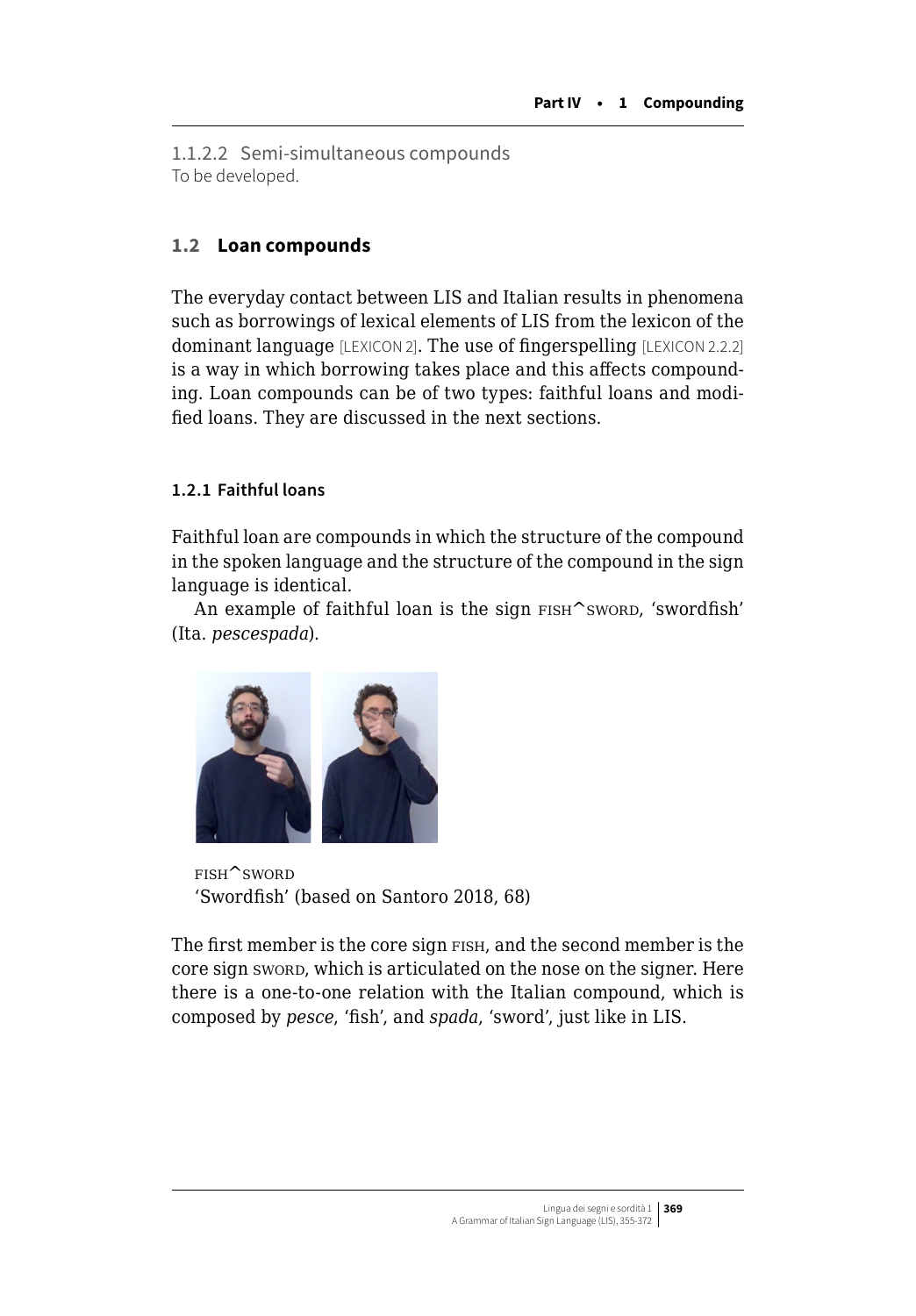# <span id="page-15-0"></span>**1.2.2 Modified loans**

In modified loans, the syntactic order between the stems in the sign and in the spoken compound is reversed. An example of modified loan compound is the sign for the Italian word *agriturismo*, 'B&B farmhouse'.



tourism^cultivate 'B&B farmhouse' (recreated from Santoro 2018, 69)

In this LIS compound, the first stem is the core sign TOURISM and the second one is the core sign cultivate. Notice that in Italian the order of the corresponding words is reversed, as the compound *agriturismo* can be literally translated as 'cultivate-tourism'.

# **1.3 Compounds with fingerspelled components**

This section describes compounds in which one of the stems is expressed by a fingerspelled entry. Two types of compounds with fingerspelled components can be found: native-like and loan-like compounds. Both can be expressed in sequential or simultaneous fashion.

# **1.3.1 Sequential**

This section deals with sequential compounds containing fingerspelled components.

# 1.3.1.1 Native-like

Native-like compounds contain a letter that typically stays for the initial of the corresponding Italian word, but do not correspond to an Italian compound.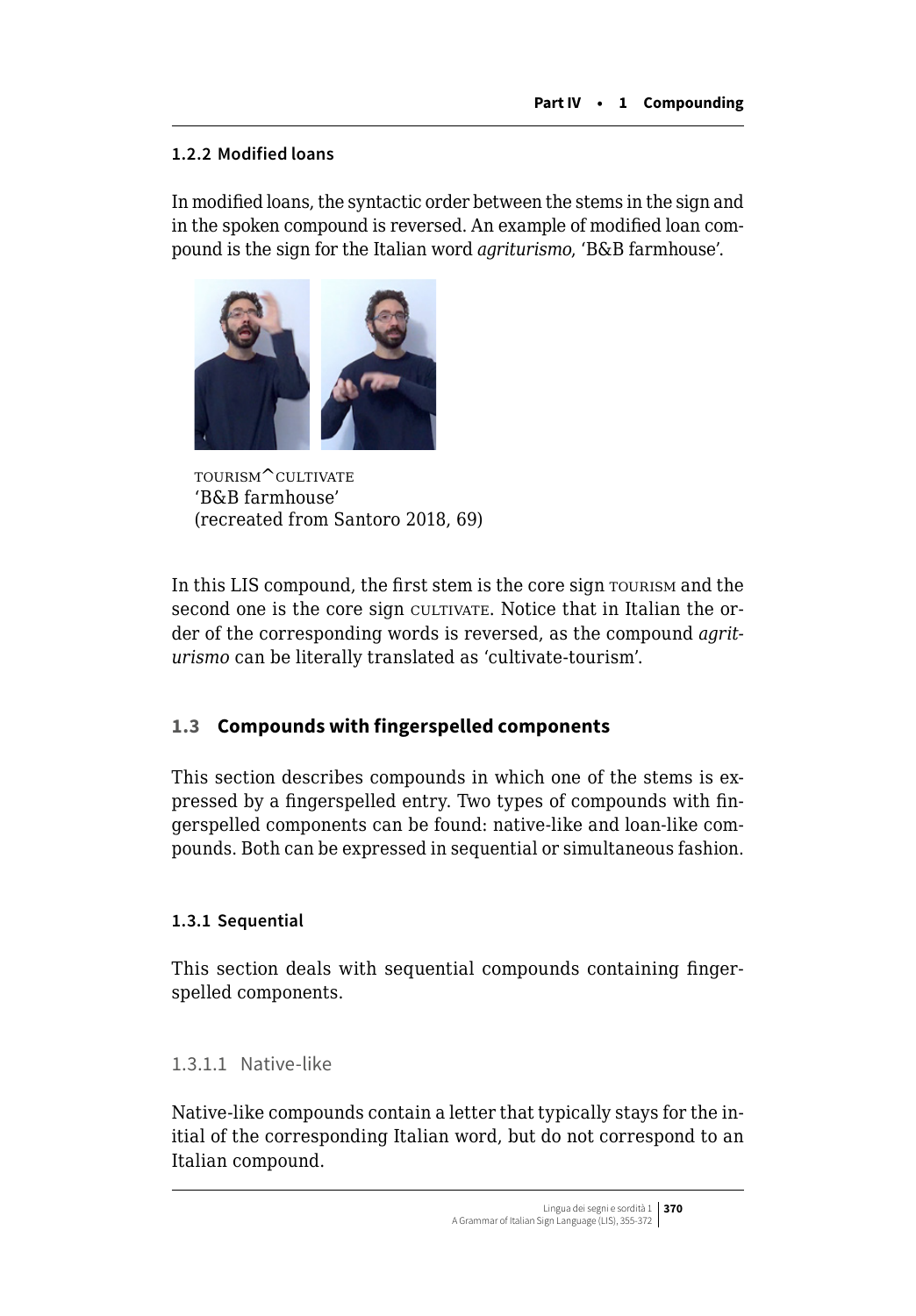In LIS, an example of sequential compound of this type is the one expressing the concept of 'culture', which is formed by the fingerspelled C, which corresponds to the first letter of the Italian word *cultura*, and by the sign for the possessive [LEXICON 3.7.3].



 $C^{\uparrow}$ poss $(5)$ <sub>3</sub> 'Culture' (recreated from Santoro 2018, 74)

# 1.3.1.2 Loan-like

Loan-like compounds include fingerspelled components from the spoken language too. However, here the structure of the compound is the same in the spoken and in the sign language.

At present time, loan-like compounds have not been identified in LIS.

# **1.3.2 Simultaneous**

An example of a simultaneous native-like compound is the sign for 'law'.



 $L(h1)^CCL$ (unspread 5): 'flat'(h2) 'Law' (recreated from Santoro 2018, 76)